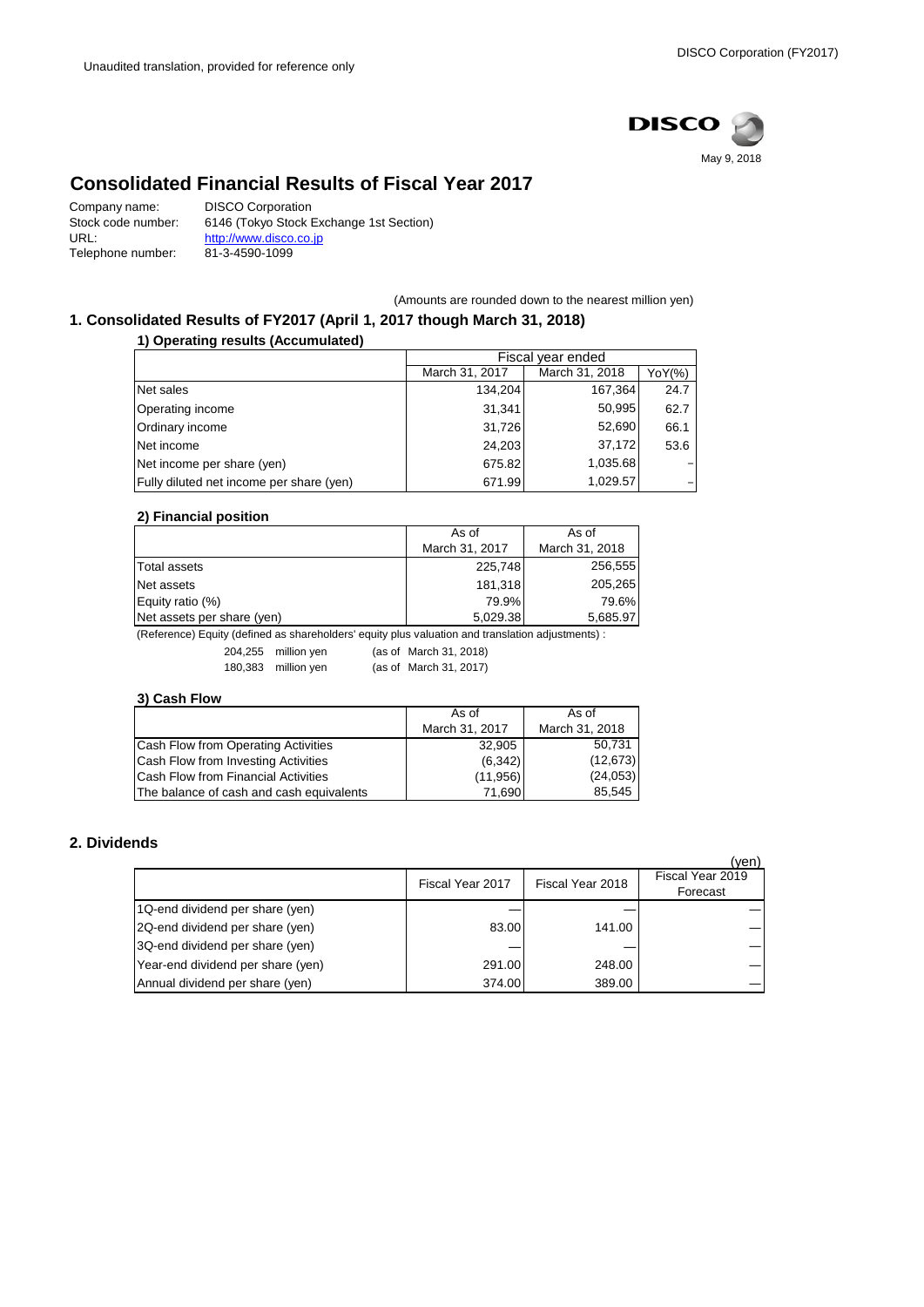## **3. Earnings Forecasts of FY2018 1Q**

| (Millions of yen)          |                            |        |  |
|----------------------------|----------------------------|--------|--|
|                            | Three month ending YoY (%) |        |  |
|                            | June 30, 2018              |        |  |
| Net sales                  | 37,900                     | (14.7) |  |
| Operating income           | 9,800                      | (35.1) |  |
| Ordinary income            | 10,000                     | (33.0) |  |
| Net income                 | 6,800                      | (36.3) |  |
| Net income per share (yen) | 189.30                     |        |  |

#### **4. Others**

- 1) Important changes in subsidiaries: None
- 2) Changes in principles, procedures and display of accounting method concerning consolidated statement policies.
	- 1. Changes in accounting policies: None
	- 2. Other changes: None
- 3) Number of shares outstanding (common stock)

① Number of shares issued (include treasury stocks)

| As of March 31, 2018:                | 35,927,471 shares |
|--------------------------------------|-------------------|
| As of March 31, 2017:                | 35,870,471 shares |
| 2 Number of shares of treasury stock |                   |
| As of March 31, 2018:                | 4,823 shares      |
| As of March 31, 2017:                | 4.523 shares      |
| 3 Average number of shares           |                   |
| As of March 31, 2018:                | 35,891,618 shares |
| As of March 31, 2017:                | 35,812,910 shares |
|                                      |                   |

### **Explanations on the appropriate use of earnings forecasts:**

The performance forecasts and estimates stated in this Financial Review are based on certain assumptions judged to be reasonable at the present time in light of information currently available. Consequently, actual operating results may differ substantially from the projections in the Financial Review.

#### **(Reference) Non-consolidated Earnings Forecasts of FY2018 1Q**

|                            | (Millions of yen)             |
|----------------------------|-------------------------------|
|                            | Three month ending<br>YoY (%) |
|                            | June 30, 2018                 |
| Net sales                  | (13.1)<br>32,700              |
| Operating income           | (28.9)<br>8,100               |
| Ordinary income            | 17,800<br>35.1                |
| Net income                 | 15,300<br>56.8                |
| Net income per share (yen) | 425.92                        |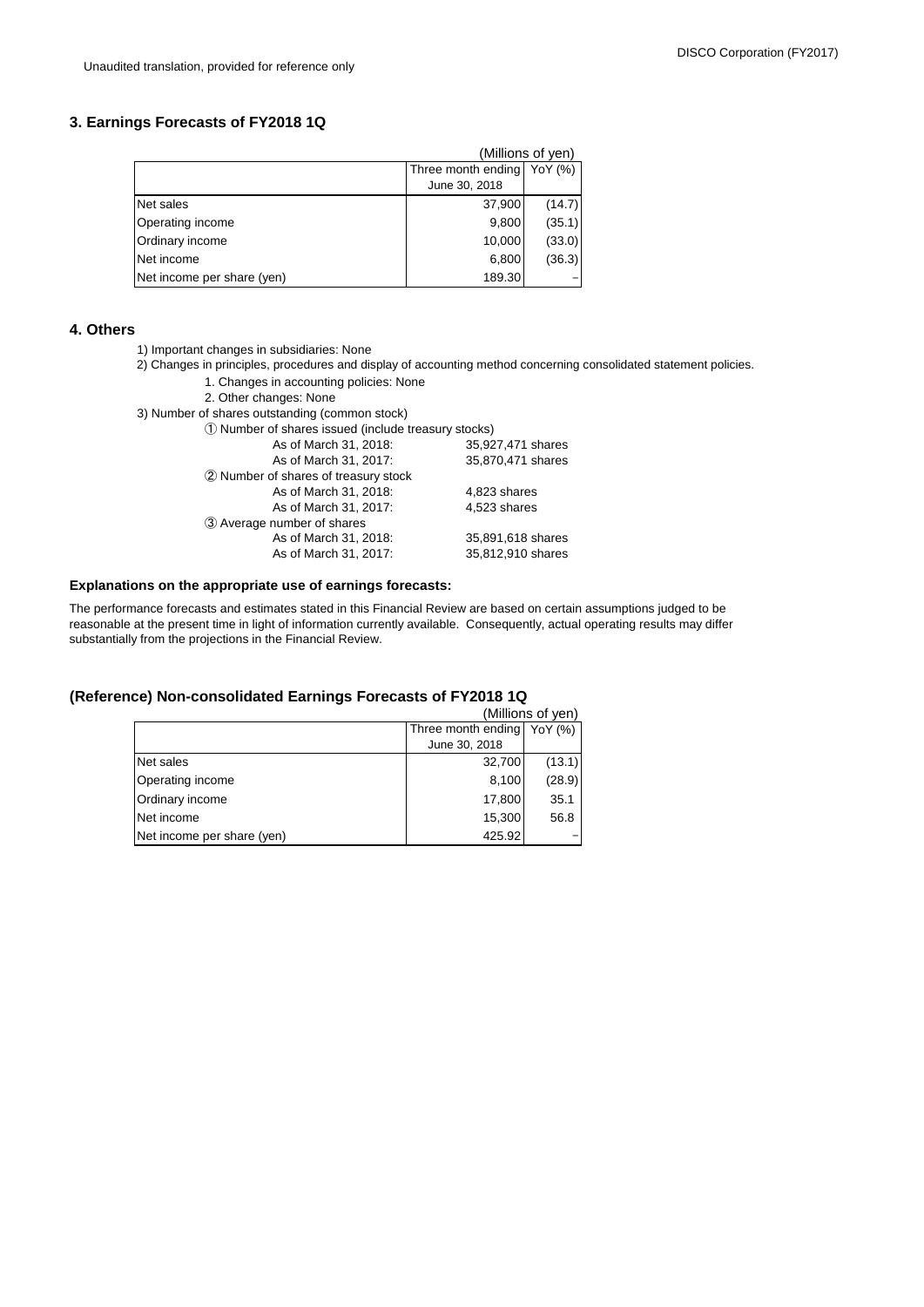## **5. Business Results**

### **Overview of Financial Results for Fiscal Year 2017**

Due to to the strong demand for semiconductors and electronic components in smartphone and data center applications, capital investment was very active for the consolidated financial year (henceforth "the period") from the start of the year.

In addition to the Asia Pacific region, where investment is active most years, investment was also proactive in Japan, the US, and Europe. Precision processing needs also increased in a variety of applications, such as memory and logic in semiconductor applications, and ceramic capacitors and glass components in nonsemiconductor applications. This lead to a large increase in the amount of orders received compared to the previous period.

Due to this, DISCO achieved the highest value of shipments on record for precision processing equipment (including blade dicing saws, grinders, and laser saws). Furthermore, because of the continued high operationrate of customers' facilities, there was also a significant increase in the value of shipments for precision processing tools (consumables). As a result of these factors, DISCO set a new record in the highest amount of sales for the fifth consecutive period.

In regard to profits, despite the increase in sales, general, and administrative expenses (SG&A) mainly in personnel expenses, the GP margin increased due to the large increase in sales, as well as an increase in the shipments of high added-value products and fluctuations in the product sales composition, causing a significantly large increase of approximately 60% in the operating income.

As a result of the above factors, the business results for the period are as follows: Sales – JPY 167,364 million (24.7% increase compared to previous period) Operating income – JPY 50,995 million (62.7% increase compared to previous period) Ordinary income – JPY 52,690 million (66.1% increase compared to previous period) Net income returning to holders of shares in parent company – JPY 37,172 million (53.6% increase compared to previous period)

New records have been set in each type of income, exceeding the previous records by a significant amount.

Furthermore, the four-year cumulative ordinary income margin as of this period is 25.5%, achieving the company's goal of a "Four-year cumulative ordinary income margin of 20% or more" for the second consecutive period.

## **Overview of Financial Condition for Fiscal Year 2017**

The total for assets at the end of the period was JPY 256,555 million, with an increase of JPY 30,807 million compared to the end of the previous period. This was a result of increases in cash and deposits, accounts receivable, and inventory assets due to the expansion of operations, as well as an increase in the constructionin-progress account due to the construction of the C Zone in Kuwabata Plant.

Liabilities were JPY 51,290 million, with an increase of JPY 6,860 million compared to the end of the previous period. This was due to an increase in unpaid taxes (such as corporate taxes) and an increase in provision for salary bonuses, despite the debt repayment.

The total for net assets was JPY 205,265 million, with an increase of JPY 23,947 million compared to the end of the previous period.

As a result of this capital composition, each of the indices are as follows:

Return on assets (ROA) – 15.4% (4.2 point increase compared to previous period) Return on equities (ROE) – 19.3% (5.4 point increase compared to previous period) Four-year cumulative return on risk assets (RORA) – 34.4% (8.1 point increase compared to previous period) Capital adequacy ratio – 79.6% (0.3 point decrease compared to previous period)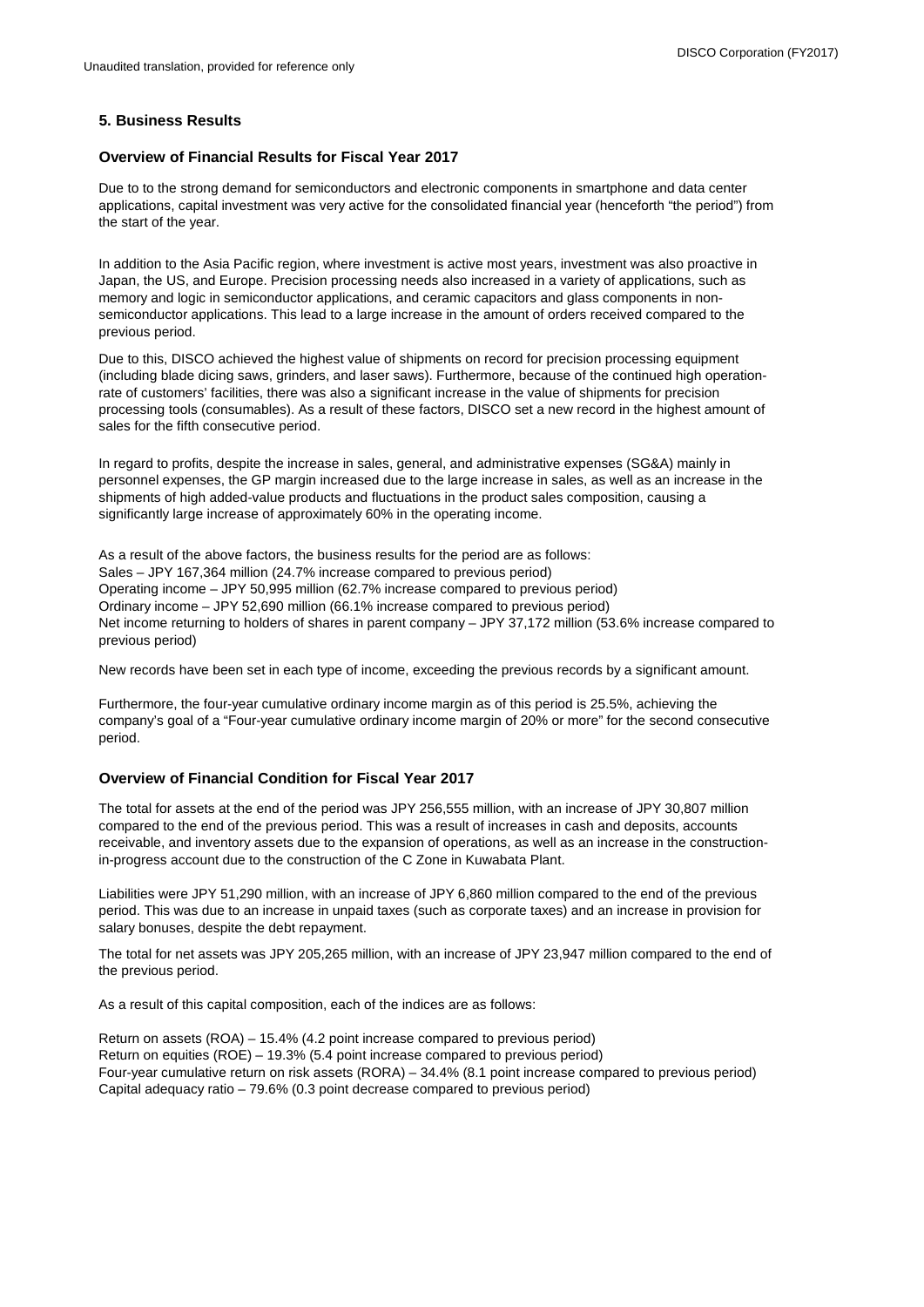## **Overview of Cash Flows for Fiscal Year 2017**

Cash flow from operating activities was an income of JPY 50,731 million (54.2% increase compared to previous period). This was mainly caused by a significant increase in net income before taxes.

Cash flow from investment activities was an expenditure of JPY 12,673 million (99.8% increase compared to previous period). This was mainly caused by an increase in expenditure due to the acquisition of fixed assets, such as the construction of the C Zone in Kuwabata Plant.

Cash flow from financial activities was an expenditure of JPY 24,053 million (101.2% increase from previous period). This caused by an increase in expenditure due to the payment of dividends and the repayment of loans.

As a result of these factors, the balance for cash and cash equivalents at the end of the period was JPY 85,545 million (increase of JPY 13,854 million from the end of the previous period). Furthermore, free cash flow (the combined total of "Cash flow from business operations" and "Cash flow from investment activities") was an inflow of JPY 38,058 million.

### **Outlook for FY2018 1Q**

Due to the difficulty to forecast customer demand in the semiconductor and electronic component industries because of drastic fluctuations over short periods in customers' willingness to invest, the business forecasts will now be released one quarter in advance, as opposed to the previous method of two quarters in advance. Based on the current forecast for demand to continue to be firm in a wide range of applications, particularly in memory, the consolidated business forecast for the first quarter of the fiscal year ending March 2019 is sales of JPY 37,900 million, an operating income of JPY 9,800 million, and an ordinary income of JPY 10,000 million, with an estimated quarterly net income of JPY 6,800 million returning to holders of shares in the parent company.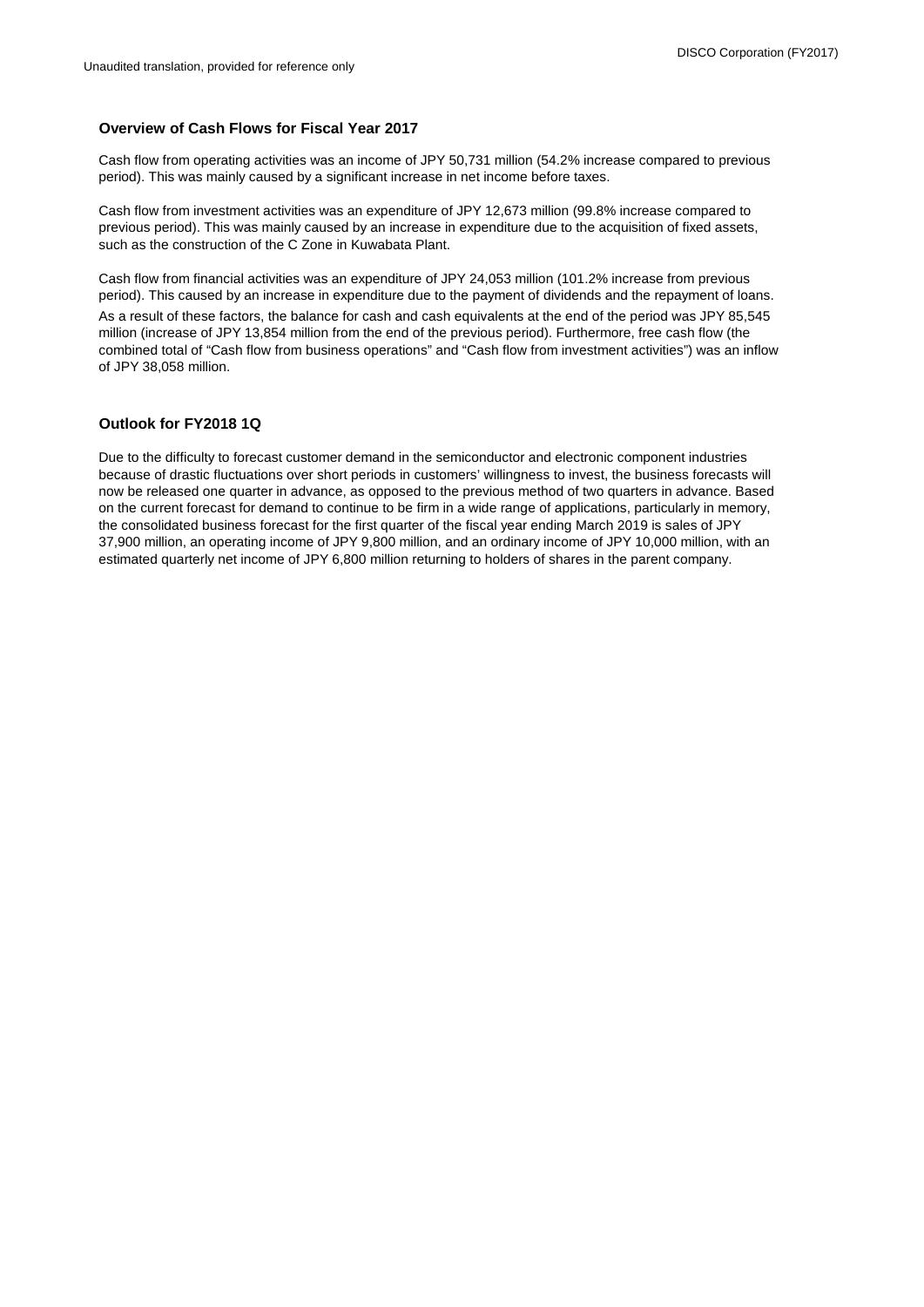Unaudited translation, provided for reference only

## **6. Consolidated balance sheets**

|                                        |                    | (Millions of yen) |
|----------------------------------------|--------------------|-------------------|
|                                        | As of March 31,    | As of March 31,   |
|                                        | 2017               | 2018              |
| Assets                                 |                    |                   |
| Current assets                         |                    |                   |
| Cash and deposits                      | 77,718             | 91,574            |
| Notes and accounts receivable - trade  | 38,895             | 43,647            |
| Merchandise and finished goods         | 6,832              | 7,093             |
| Work in process                        | 10,394             | 9,656             |
| Raw materials and supplies             | 13,108             | 16,943            |
| Deferred tax assets                    | 3,734              | 4,361             |
| Other                                  | 4,027              | 5,809             |
| Allowance for doubtful accounts        | (71)               | (52)              |
| <b>Total current assets</b>            | 154,639            | 179,034           |
| Non-current assets                     |                    |                   |
| Property, plant and equipment          |                    |                   |
| Buildings and structures, net          | 35,113             | 33,129            |
| Machinery, equipment and vehicles, net | 9,180              | 9,383             |
| Tools, furniture and fixtures, net     | 671                | 706               |
| Land                                   | 13,802             | 13,797            |
| Construction in progress               | 7,455              | 12,248            |
| Total property, plant and equipment    | 66,223             | 69,264            |
| Intangible assets                      | 588                | 511               |
| Investments and other assets           |                    |                   |
| Investment securities                  | 1,936              | 3,746             |
| Deferred tax assets                    | 267                | 109               |
| Net defined benefit asset              | 530                | 612               |
| Other                                  | 1,591              | 3,300             |
| Allowance for doubtful accounts        | (30)               | (23)              |
| Total investments and other assets     | $\overline{4,}296$ | 7,744             |
| Total non-current assets               | 71,108             | 77,520            |
| <b>Total assets</b>                    | 225,748            | 256,555           |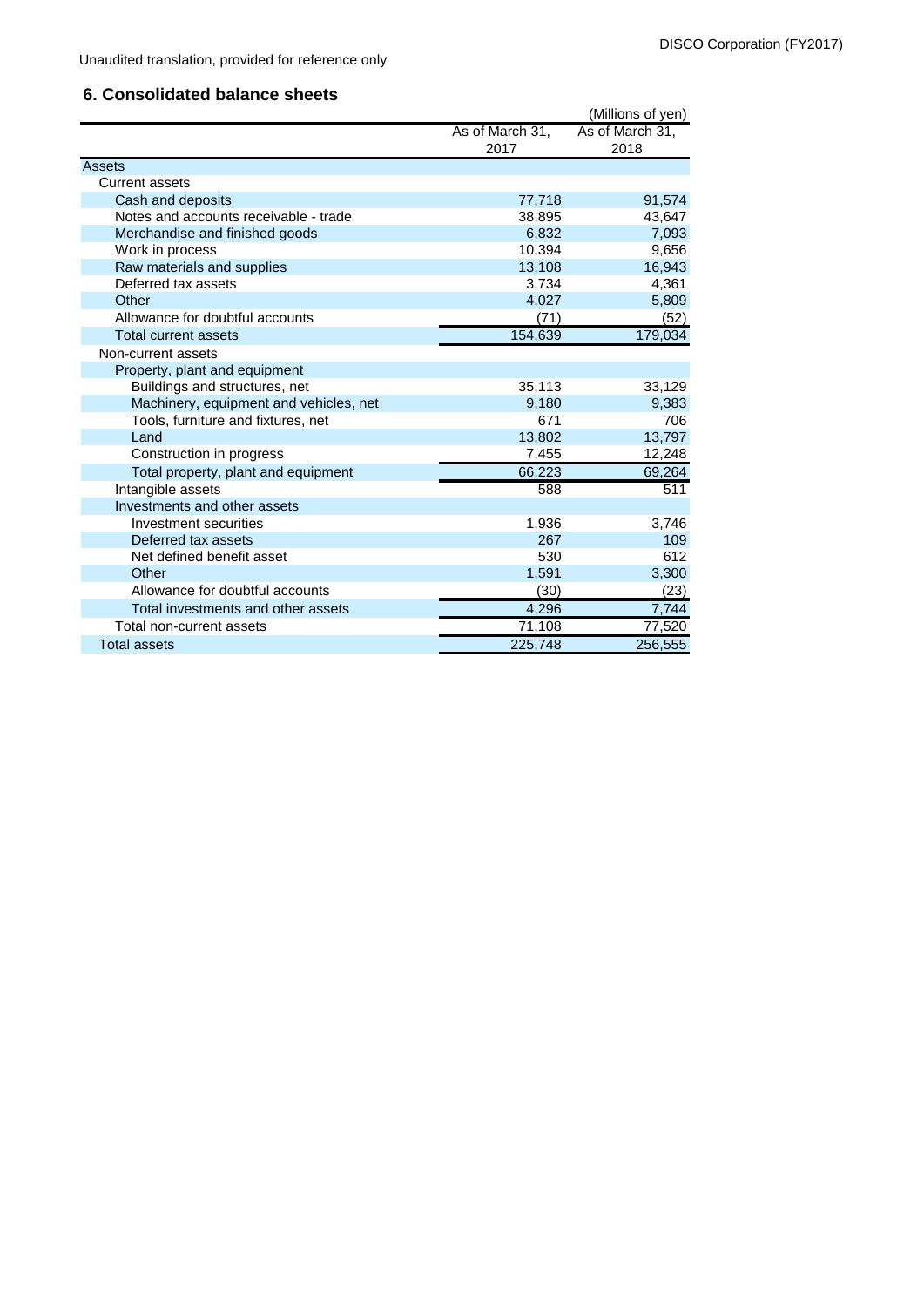|                                                       |                 | (Millions of yen) |
|-------------------------------------------------------|-----------------|-------------------|
|                                                       | As of March 31, | As of March 31,   |
|                                                       | 2017            | 2018              |
| Liabilities                                           |                 |                   |
| <b>Current liabilities</b>                            |                 |                   |
| Notes and accounts payable - trade                    | 5,897           | 6,286             |
| Electronically recorded obligations - operating       | 11,931          | 14,230            |
| Current portion of long-term loans payable            | 8,989           |                   |
| Income taxes payable                                  | 3,323           | 10,209            |
| Provision for bonuses                                 | 5,300           | 8,651             |
| Provision for directors' bonuses                      | 437             | 159               |
| Provision for product warranties                      | 446             | 487               |
| Other                                                 | 7,395           | 10,332            |
| <b>Total current liabilities</b>                      | 43,722          | 50,357            |
| Non-current liabilities                               |                 |                   |
| Provision for directors' retirement benefits          | 14              |                   |
| Asset retirement obligations                          | 117             | 215               |
| Other                                                 | 575             | 717               |
| Total non-current liabilities                         | 707             | 932               |
| <b>Total liabilities</b>                              | 44,430          | 51,290            |
| Net assets                                            |                 |                   |
| Shareholders' equity                                  |                 |                   |
| Capital stock                                         | 20,374          | 20,651            |
| Capital surplus                                       | 22,362          | 22,639            |
| Retained earnings                                     | 136,247         | 157,919           |
| <b>Treasury shares</b>                                | (18)            | (25)              |
| Total shareholders' equity                            | 178,965         | 201,184           |
| Accumulated other comprehensive income                |                 |                   |
| Valuation difference on available-for-sale securities | 40              | 1,498             |
| Foreign currency translation adjustment               | 1,388           | 1,619             |
| Remeasurements of defined benefit plans               | (10)            | (47)              |
| Total accumulated other comprehensive income          | 1,418           | 3,070             |
| Share acquisition rights                              | 840             | 899               |
| Non-controlling interests                             | 93              | 110               |
| Total net assets                                      | 181,318         | 205,265           |
| Total liabilities and net assets                      | 225,748         | 256,555           |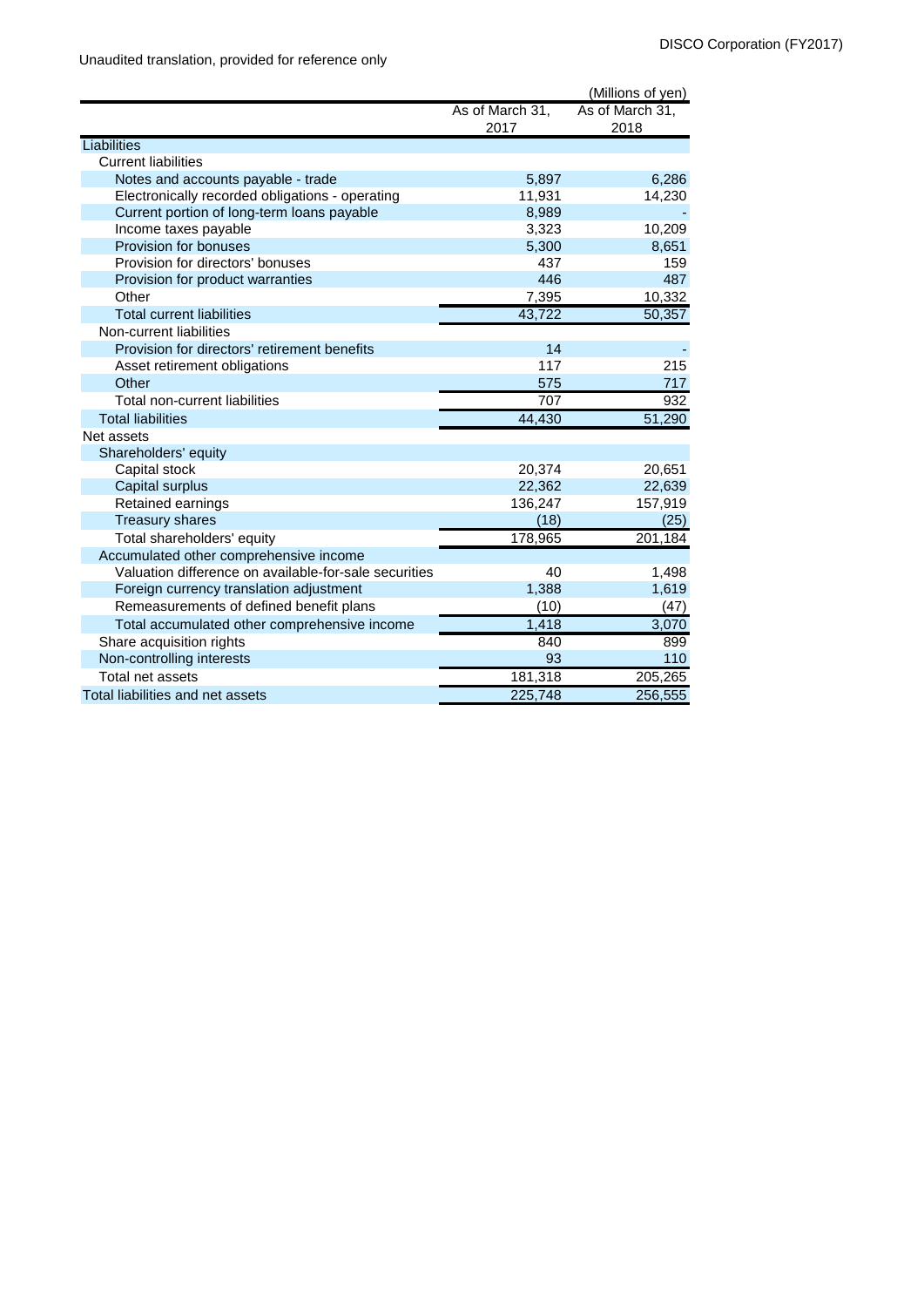# **7. Consolidated statements of (comprehensive) income**

|                                                               |                   | (Millions of yen) |
|---------------------------------------------------------------|-------------------|-------------------|
|                                                               | Fiscal year ended | Fiscal year ended |
|                                                               | 31-Mar-17         | 31-Mar-18         |
| Net sales                                                     | 134,204           | 167,364           |
| Cost of sales                                                 | 59,709            | 68,239            |
| Gross profit                                                  | 74,495            | 99,125            |
| Selling, general and administrative expenses                  | 43,153            | 48,129            |
| Operating profit                                              | 31,341            | 50,995            |
| Non-operating income                                          |                   |                   |
| Interest income                                               | 47                | 57                |
| Share of profit of entities accounted for using equity method | 94                | 177               |
| Rent income                                                   | 83                | 71                |
| Subsidy income                                                | 230               | 1,629             |
| Other                                                         | 155               | 173               |
| Total non-operating income                                    | 610               | 2,110             |
| Non-operating expenses                                        |                   |                   |
| Interest expenses                                             | 42                | 22                |
| Sales discounts                                               | 45                | 63                |
| Foreign exchange losses                                       | 72                | 260               |
| Depreciation                                                  | 53                | 49                |
| Other                                                         | 11                | 19                |
| Total non-operating expenses                                  | 226               | 415               |
| Ordinary profit                                               | 31,726            | 52,690            |
| Extraordinary income                                          |                   |                   |
| Gain on sales of non-current assets                           | 7                 | 16                |
| Gain on reversal of share acquisition rights                  | $\mathbf{1}$      | $\mathbf{1}$      |
| Insurance income                                              |                   | 87                |
| Total extraordinary income                                    | 9                 | 105               |
| <b>Extraordinary losses</b>                                   |                   |                   |
| Loss on sales and retirement of non-current assets            | 117               | 85                |
| Impairment loss                                               | 514               | 1,191             |
| Loss on sales of investment securities                        |                   | $\mathbf 1$       |
| Loss on valuation of investment securities                    | 273               | 26                |
| Loss on sales of shares of subsidiaries and associates        |                   | 680               |
| Special retirement expenses                                   | 35                | 86                |
| Loss on disaster                                              | 90                |                   |
| Demolition cost                                               | 136               |                   |
| Total extraordinary losses                                    | 1,169             | 2,070             |
| Profit before income taxes                                    | 30,566            | 50,725            |
| Income taxes - current                                        | 6,788             | 13,794            |
| Income taxes - deferred                                       | (463)             | (293)             |
| Total income taxes                                            | 6,325             | 13,501            |
| Profit                                                        | 24,241            | 37,223            |
| Profit attributable to                                        |                   |                   |
| Profit attributable to owners of parent                       | 24,203            | 37,172            |
| Profit attributable to non-controlling interests              | 37                | 51                |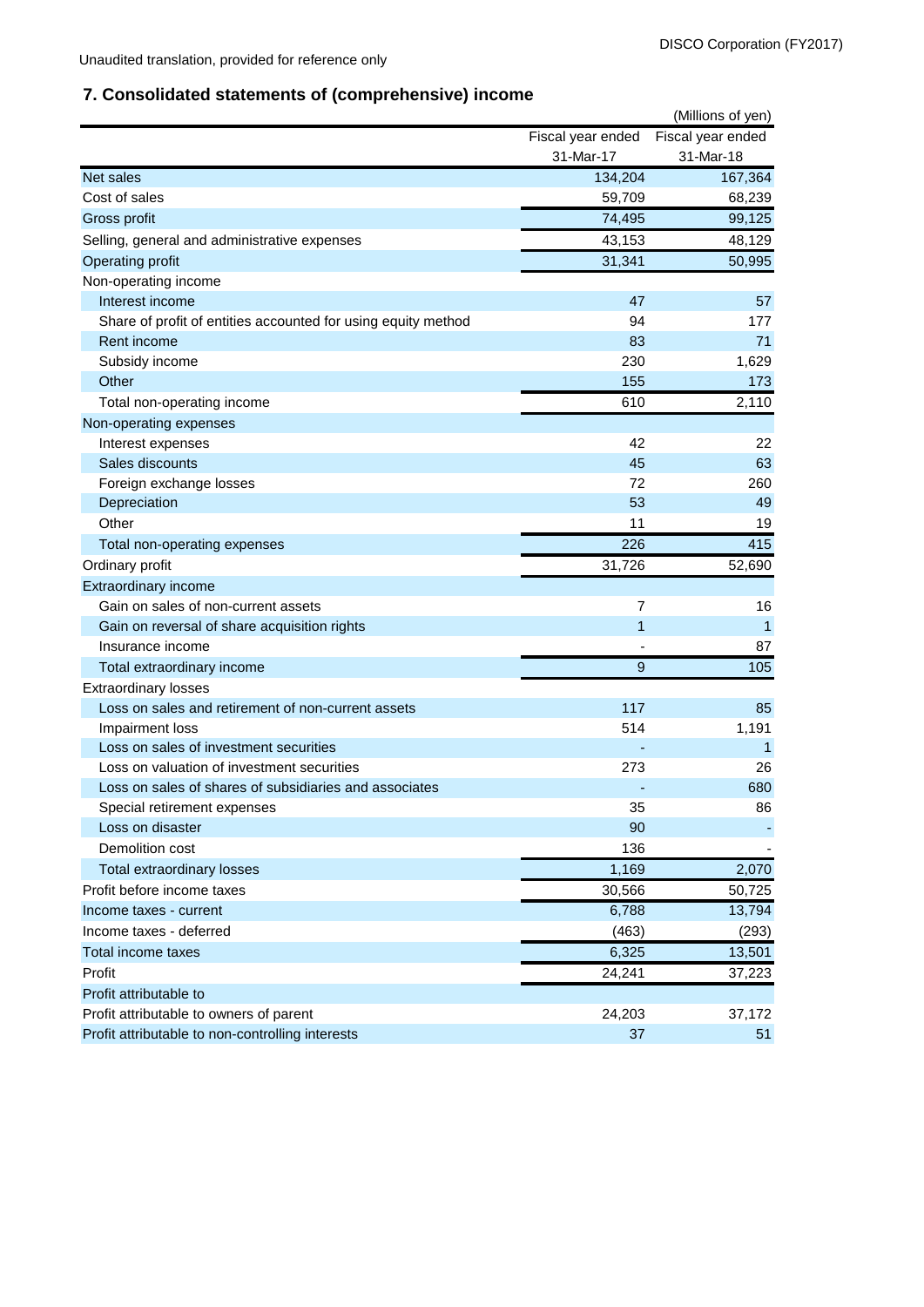Unaudited translation, provided for reference only

|                                                                                      |                   | (Millions of yen) |
|--------------------------------------------------------------------------------------|-------------------|-------------------|
|                                                                                      | Fiscal year ended | Fiscal year ended |
|                                                                                      | 31-Mar-17         | 31-Mar-18         |
| Other comprehensive income                                                           |                   |                   |
| Foreign currency translation adjustment                                              | (347)             | 46                |
| Remeasurements of defined benefit plans, net of tax                                  | (27)              | (36)              |
| Share of other comprehensive income of entities accounted for<br>using equity method | (86)              | 1,644             |
| Total other comprehensive income                                                     | (460)             | 1,654             |
| Comprehensive income                                                                 | 23,780            | 38,878            |
| Comprehensive income attributable to                                                 |                   |                   |
| Comprehensive income attributable to owners of parent                                | 23,742            | 38,824            |
| Comprehensive income attributable to non-controlling interests                       | 37                | 53                |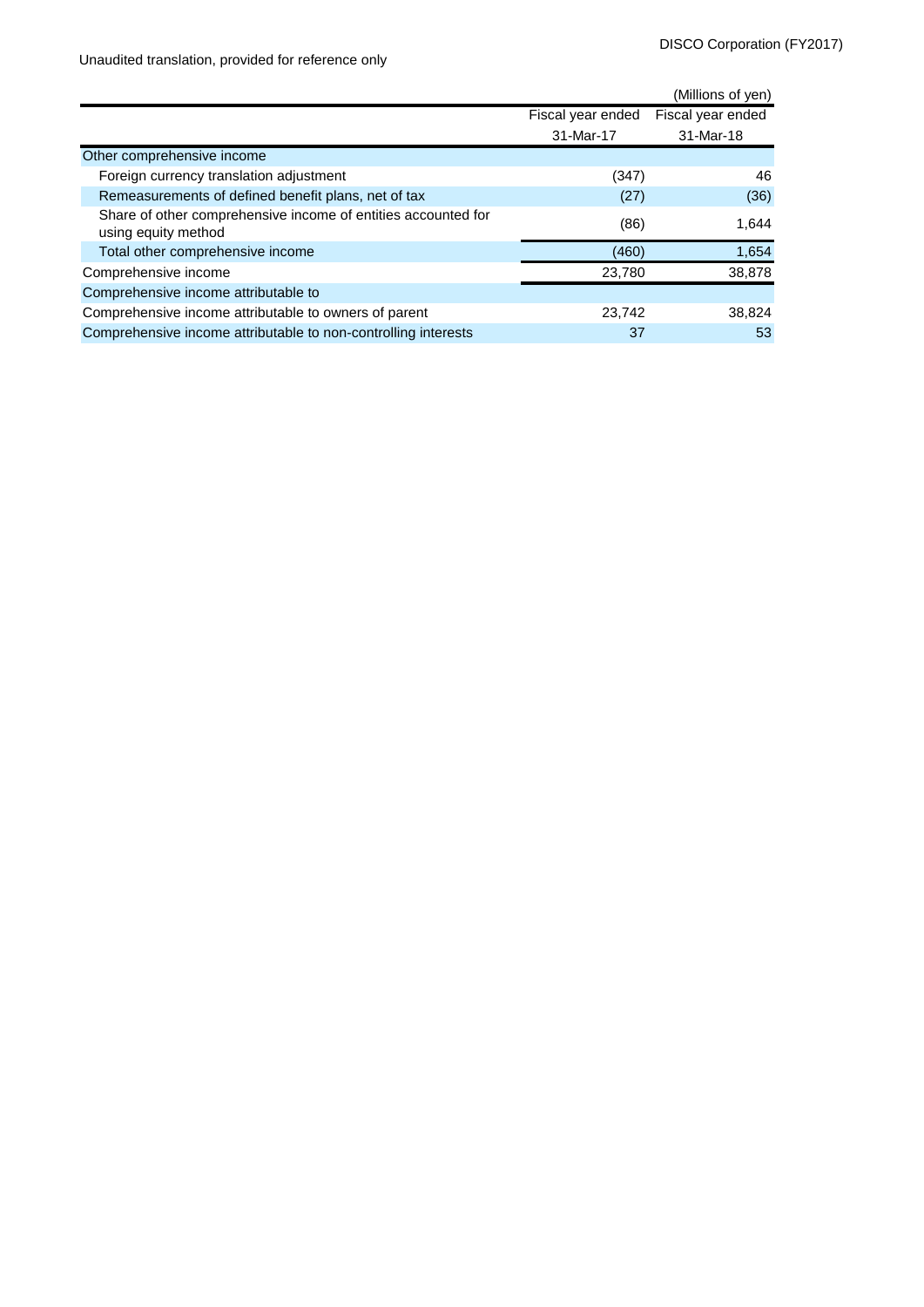## **8. Consolidated statements of cash flows**

|                                                                                               |             | (Millions of yen)                   |
|-----------------------------------------------------------------------------------------------|-------------|-------------------------------------|
|                                                                                               |             | Fiscal year ended Fiscal year ended |
|                                                                                               | 31-Mar-17   | 31-Mar-18                           |
| Cash flows from operating activities                                                          |             |                                     |
| Profit before income taxes                                                                    | 30,566      | 50,725                              |
| Depreciation                                                                                  | 5,987       | 6,053                               |
| Impairment loss                                                                               | 514         | 1,191                               |
| Loss (gain) on sales of investment securities                                                 |             | 1                                   |
| Loss (gain) on valuation of investment securities                                             | 273         | 26                                  |
| Share of loss (profit) of entities accounted for using equity<br>method                       | (94)        | (177)                               |
| Increase (decrease) in allowance for doubtful accounts                                        | (126)       | (2)                                 |
| Increase (decrease) in provision for bonuses                                                  | 1,093       | 3,389                               |
| Increase (decrease) in provision for directors' bonuses                                       | 140         | (278)                               |
| Increase (decrease) in provision for product warranties                                       | (62)        | 39                                  |
| Increase (decrease) in net defined benefit asset and<br>liability-OpeCF                       | (112)       | (81)                                |
| Loss (gain) on sales of shares of subsidiaries and<br>associates                              |             | 680                                 |
| Loss (gain) on sales and retirement of property, plant and<br>equipment                       | 109         | 68                                  |
| Subsidy income                                                                                | (230)       | (1,629)                             |
| Insurance income                                                                              |             | (87)                                |
| Interest and dividend income                                                                  | (47)        | (57)                                |
| Interest expenses                                                                             | 42          | 22                                  |
| Decrease (increase) in notes and accounts receivable -<br>trade                               | (5,536)     | (4, 974)                            |
| Decrease (increase) in inventories                                                            | 1,502       | (2,981)                             |
| Increase (decrease) in notes and accounts payable - trade                                     | 4,530       | 2,714                               |
| Increase (decrease) in accounts payable - other                                               | 587         | 2,216                               |
| Other, net                                                                                    | 1,448       | 650                                 |
| Subtotal                                                                                      | 40,586      | 57,510                              |
| Interest and dividend income received                                                         | 54          | 53                                  |
| Interest expenses paid                                                                        | (39)        | (23)                                |
| Income taxes (paid) refund                                                                    | (7, 910)    | (6,952)                             |
| Proceeds from subsidy income                                                                  | 215         | 57                                  |
| Proceeds from insurance income                                                                |             | 87                                  |
| Net cash provided by (used in) operating activities                                           | 32,905      | 50,731                              |
| Cash flows from investing activities                                                          |             |                                     |
| Purchase of property, plant and equipment                                                     | (10,091)    | (11, 494)                           |
| Proceeds from sales of property, plant and equipment                                          | 43          | 31                                  |
| Purchase of intangible assets                                                                 | (272)       | (111)                               |
| Purchase of investment securities                                                             | $\mathbf 0$ |                                     |
| Proceeds from sales of investment securities                                                  |             | 3                                   |
| Payments for sales of shares of subsidiaries resulting in<br>change in scope of consolidation |             | (254)                               |
| Net decrease (increase) in short-term loans receivable                                        | 32          | 0                                   |
| Payments of long-term loans receivable                                                        | (295)       | (799)                               |
| Collection of long-term loans receivable                                                      | 222         | 9                                   |
| Payments into time deposits                                                                   | (6,000)     | (6,001)                             |
| Proceeds from withdrawal of time deposits                                                     | 10,000      | 6,000                               |
| Other, net                                                                                    | 18          | (57)                                |
| Net cash provided by (used in) investing activities                                           | (6, 342)    | (12, 673)                           |